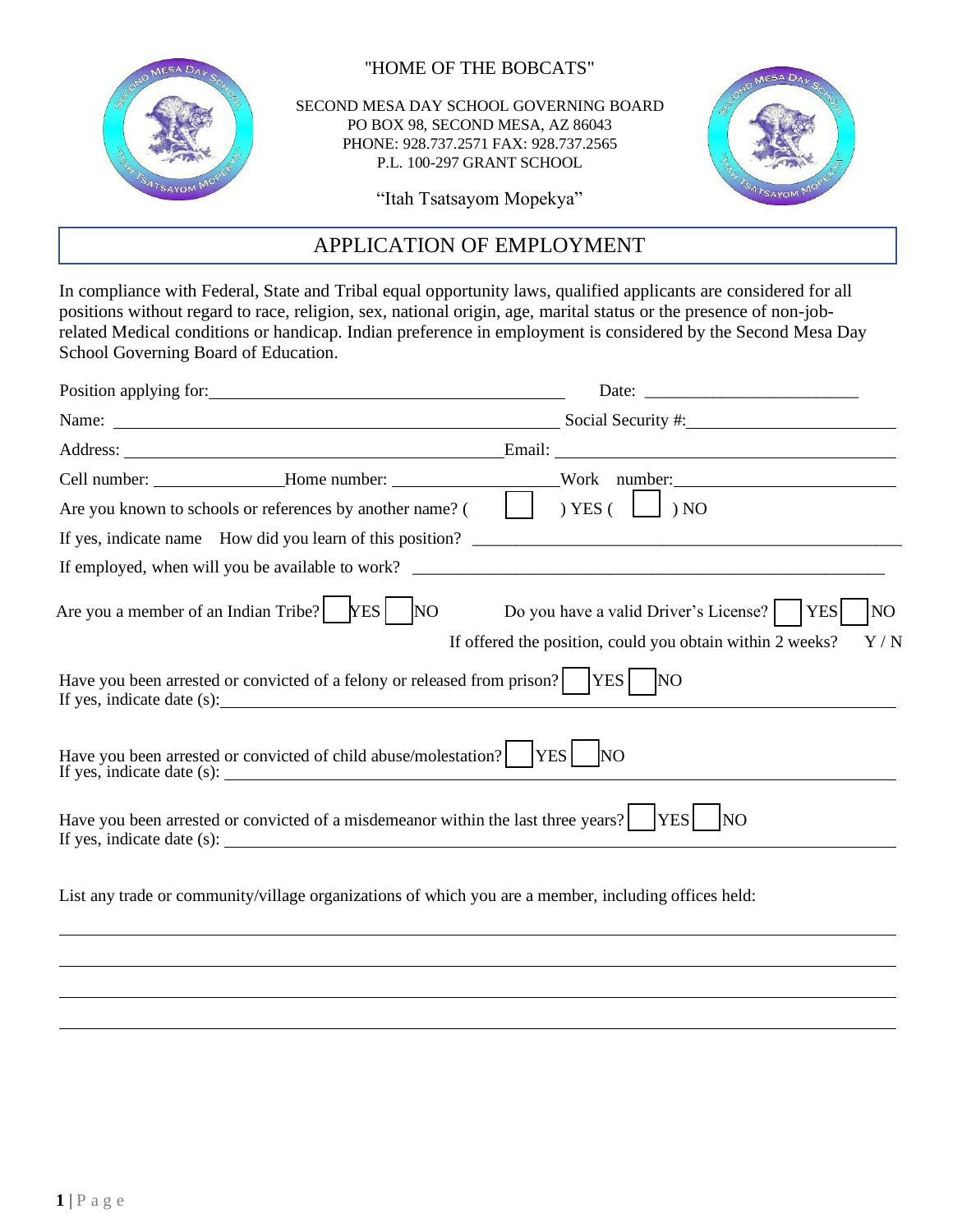| $\Box$ GED:<br>Yes No Date received                                                                                                                                                                                               |                                                                        |
|-----------------------------------------------------------------------------------------------------------------------------------------------------------------------------------------------------------------------------------|------------------------------------------------------------------------|
| Name and Address of Site:                                                                                                                                                                                                         | City<br><b>State</b>                                                   |
| and the state of the state of the state of the state of the state of the state of the state of the state of the<br>The state of the state of the state of the state of the state of the state of the state of the state of the st | $Mo$ $Yr$ . to Mo. $Yr$ .                                              |
| Name of High School                                                                                                                                                                                                               |                                                                        |
| Zip Code<br>City<br>State<br><b>Street Address</b>                                                                                                                                                                                | Diploma Received: Yes. 1 No.                                           |
|                                                                                                                                                                                                                                   | Date of Graduation: Mo ________ Yr.                                    |
| List last name(s) if different than above at time of high school attendance:                                                                                                                                                      |                                                                        |
| <u> 1989 - Johann Barbara, martxa alemaniar amerikan a</u>                                                                                                                                                                        | $Mo$ $Yr$ . to $Mo$ $Yr$ .                                             |
| Name of College/University                                                                                                                                                                                                        |                                                                        |
| Street Address, City, State, Zip Code                                                                                                                                                                                             | Degree Received Yes No                                                 |
|                                                                                                                                                                                                                                   |                                                                        |
| Degree(s)/Major(s)                                                                                                                                                                                                                |                                                                        |
|                                                                                                                                                                                                                                   |                                                                        |
| List last name(s) if different than above at time of college attendance: $\frac{1}{\sqrt{1-\frac{1}{n}}}\left  \frac{1}{n} \right $                                                                                               |                                                                        |
|                                                                                                                                                                                                                                   |                                                                        |
| License/Certification #                                                                                                                                                                                                           |                                                                        |
| Location where License/Certification was received.                                                                                                                                                                                |                                                                        |
|                                                                                                                                                                                                                                   |                                                                        |
|                                                                                                                                                                                                                                   | EMPLOYMENT HISTORY (list most recent first) (include military service) |
|                                                                                                                                                                                                                                   | No                                                                     |
|                                                                                                                                                                                                                                   |                                                                        |
| 1. Company Name                                                                                                                                                                                                                   | Phone (area code and extension)                                        |
| Full address (city, state, zip)                                                                                                                                                                                                   | First and Last Name of Supervisor                                      |
| Dates of Employment (include month and year)                                                                                                                                                                                      | <b>Supervisors Title</b>                                               |
| Departing Wage/Salary:                                                                                                                                                                                                            | Position Held by Applicant                                             |
| Reason for leaving:                                                                                                                                                                                                               |                                                                        |
| <b>Describe Duties:</b>                                                                                                                                                                                                           |                                                                        |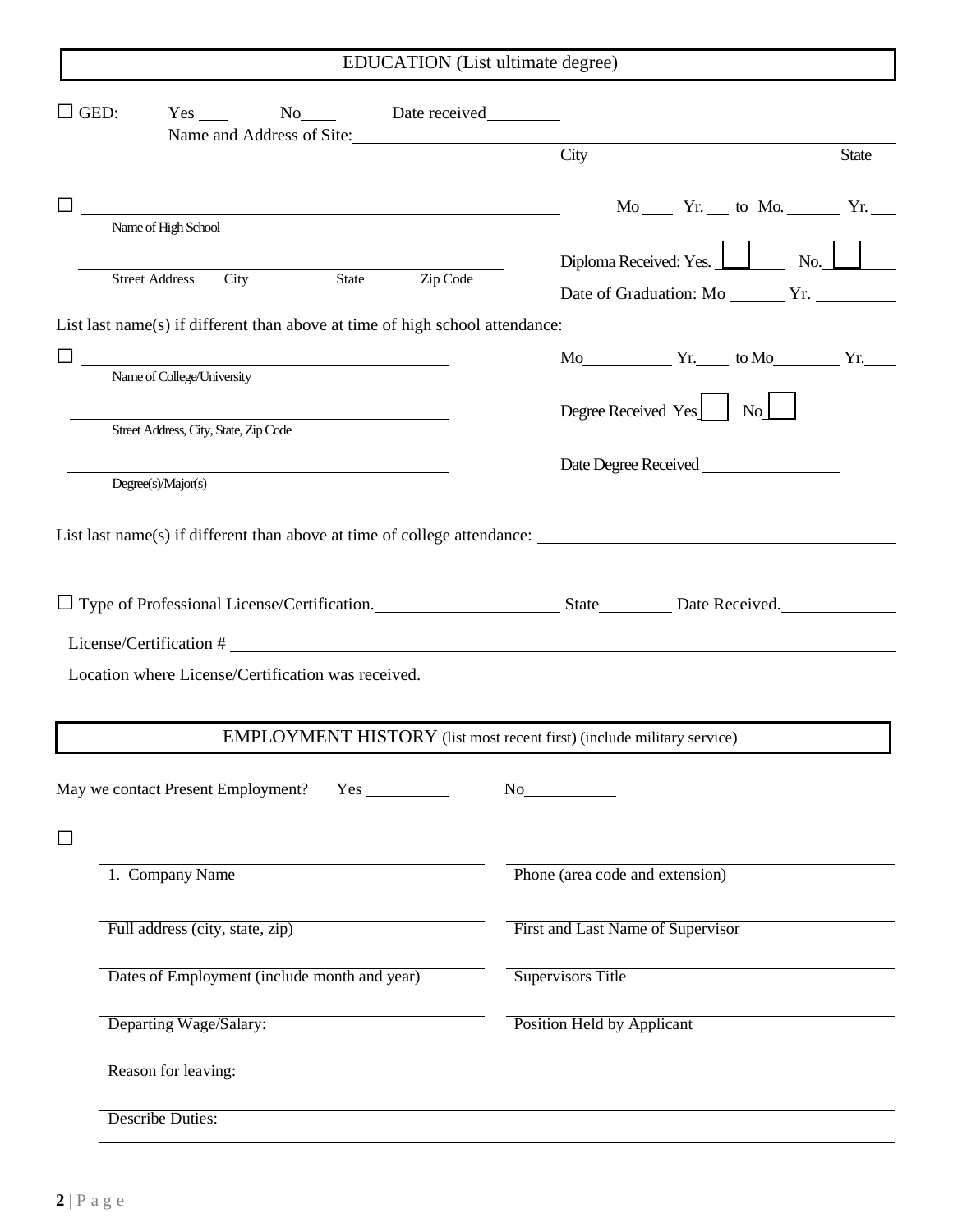□

 $\Box$ 

| 2. Company Name                              | Phone (area code and extension)   |  |  |
|----------------------------------------------|-----------------------------------|--|--|
| Full address (city, state, zip)              | First and Last Name of Supervisor |  |  |
| Dates of Employment (include month and year) | <b>Supervisors Title</b>          |  |  |
| Departing Wage/Salary:                       | <b>Position Held by Applicant</b> |  |  |
| Reason for leaving.                          |                                   |  |  |
| <b>Describe Duties:</b>                      |                                   |  |  |
| 3. Company Name                              | Phone (area code and extension)   |  |  |
| Full address (city, state, zip)              | First and Last Name of Supervisor |  |  |
| Dates of Employment (include month and year) | <b>Supervisors Title</b>          |  |  |
| Departing Wage/Salary:                       | <b>Position Held by Applicant</b> |  |  |
| Reason for leaving.                          |                                   |  |  |
| <b>Describe Duties:</b>                      |                                   |  |  |
|                                              |                                   |  |  |
| 4. Company Name                              | Phone (area code and extension)   |  |  |
| Full address (city, state, zip)              | First and Last Name of Supervisor |  |  |
| Dates of Employment (include month and year) | <b>Supervisors Title</b>          |  |  |
| Departing Wage/Salary:                       | Position Held by Applicant        |  |  |
| Reason for leaving.                          |                                   |  |  |
| <b>Describe Duties:</b>                      |                                   |  |  |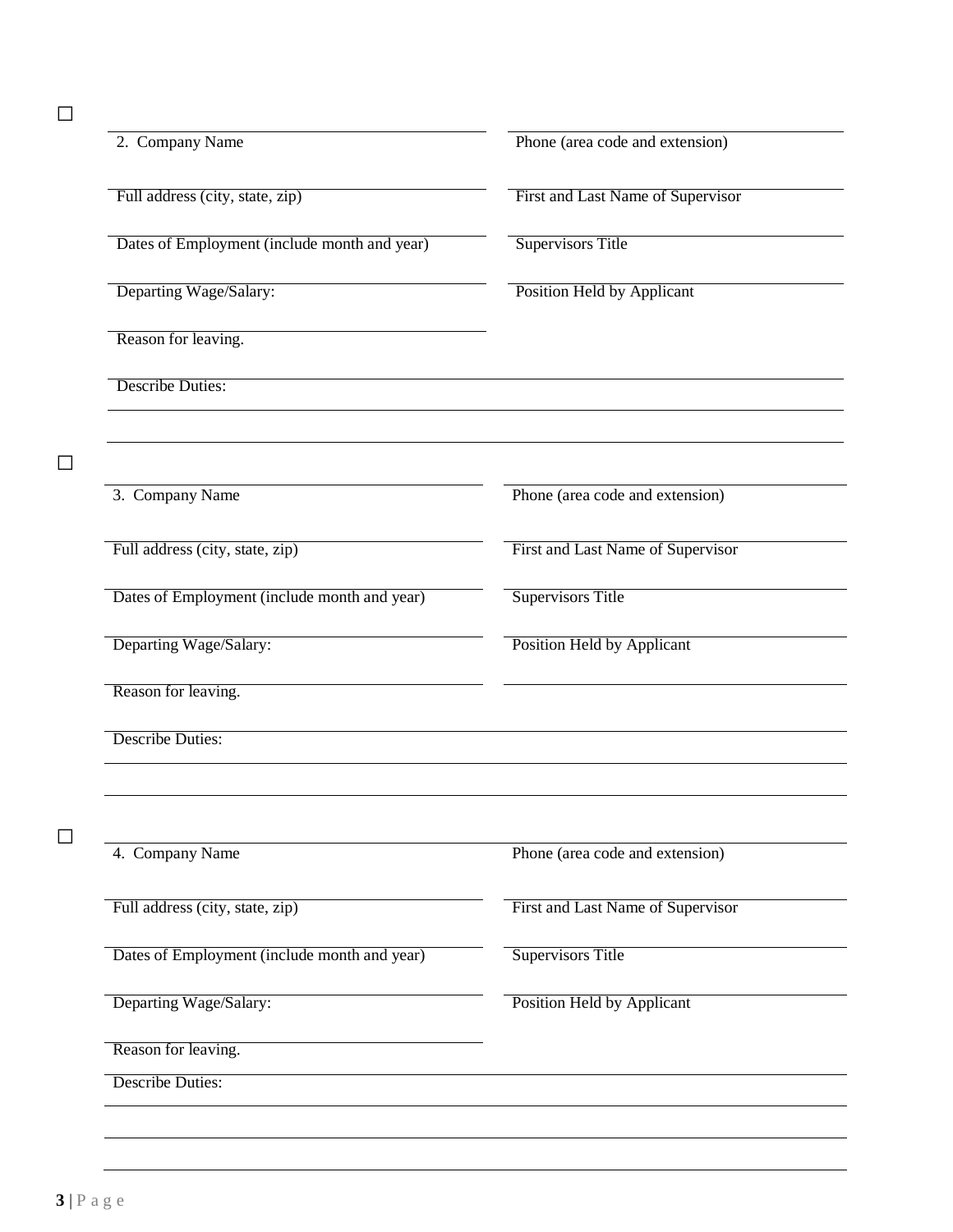|                                                                                                                      | $($ and $($ and $($ and $($ and $($ and $)$ and $($ and $)$ and $($ and $)$ and $($ and $)$ and $($ and $)$ and $($ and $)$ and $($ and $)$ and $($ and $)$ and $($ and $)$ and $($ and $)$ and $($ and $)$ and $($ and $)$ a                     |                        |                        |
|----------------------------------------------------------------------------------------------------------------------|---------------------------------------------------------------------------------------------------------------------------------------------------------------------------------------------------------------------------------------------------|------------------------|------------------------|
| Name                                                                                                                 | Home Phone#                                                                                                                                                                                                                                       |                        | <b>Business Phone#</b> |
|                                                                                                                      | Vears Known Socially Professionally                                                                                                                                                                                                               |                        |                        |
| Address                                                                                                              |                                                                                                                                                                                                                                                   |                        |                        |
|                                                                                                                      |                                                                                                                                                                                                                                                   |                        |                        |
| <b>Business Address</b>                                                                                              |                                                                                                                                                                                                                                                   |                        |                        |
|                                                                                                                      |                                                                                                                                                                                                                                                   |                        |                        |
|                                                                                                                      | $\overline{a}$ ( ) and ( ) and ( ) and ( ) and ( ) and ( ) and ( ) and ( ) and ( ) and ( ) and ( ) and ( ) and ( ) and ( ) and ( ) and ( ) and ( ) and ( ) and ( ) and ( ) and ( ) and ( ) and ( ) and ( ) and ( ) and ( ) and ( )                |                        |                        |
| Name                                                                                                                 | Home Phone#                                                                                                                                                                                                                                       |                        | <b>Business Phone#</b> |
| <u> 1989 - Johann Barn, mars ann an t-Amhain Aonaich an t-Aonaich an t-Aonaich ann an t-Aonaich ann an t-Aonaich</u> | Years Known Socially Professionally                                                                                                                                                                                                               |                        |                        |
| Address                                                                                                              |                                                                                                                                                                                                                                                   |                        |                        |
|                                                                                                                      |                                                                                                                                                                                                                                                   |                        |                        |
| <b>Business Address</b>                                                                                              |                                                                                                                                                                                                                                                   |                        |                        |
|                                                                                                                      |                                                                                                                                                                                                                                                   |                        |                        |
|                                                                                                                      |                                                                                                                                                                                                                                                   |                        |                        |
|                                                                                                                      |                                                                                                                                                                                                                                                   |                        |                        |
|                                                                                                                      | $\overline{a}$ ( ) and ( ) and ( ) and ( ) and ( ) and ( ) and ( ) and ( ) and ( ) and ( ) and ( ) and ( ) and ( ) and ( ) and ( ) and ( ) and ( ) and ( ) and ( ) and ( ) and ( ) and ( ) and ( ) and ( ) and ( ) and ( ) and ( )<br>Home Phone# | <b>Business Phone#</b> |                        |
|                                                                                                                      |                                                                                                                                                                                                                                                   |                        |                        |
|                                                                                                                      | Example 2013 Years Known Mean Socially Professionally                                                                                                                                                                                             |                        |                        |
|                                                                                                                      |                                                                                                                                                                                                                                                   |                        |                        |
|                                                                                                                      | <u> 1980 - Johann Barbara, martxa alemaniar a</u>                                                                                                                                                                                                 |                        |                        |
|                                                                                                                      |                                                                                                                                                                                                                                                   |                        |                        |
|                                                                                                                      | $\begin{pmatrix} 1 & 1 & 1 \\ 1 & 1 & 1 \\ 1 & 1 & 1 \end{pmatrix}$                                                                                                                                                                               |                        |                        |
|                                                                                                                      | Home Phone#                                                                                                                                                                                                                                       |                        | <b>Business Phone#</b> |
|                                                                                                                      | <b>Example 21 Second Second Second Second Second Second Second Second Second Second Second Second Second Second Second Second Second Second Second Second Second Second Second Second Second Second Second Second Second Second </b>              |                        |                        |
| Name<br>Address<br><b>Business Address</b><br>Name<br>Address                                                        |                                                                                                                                                                                                                                                   |                        |                        |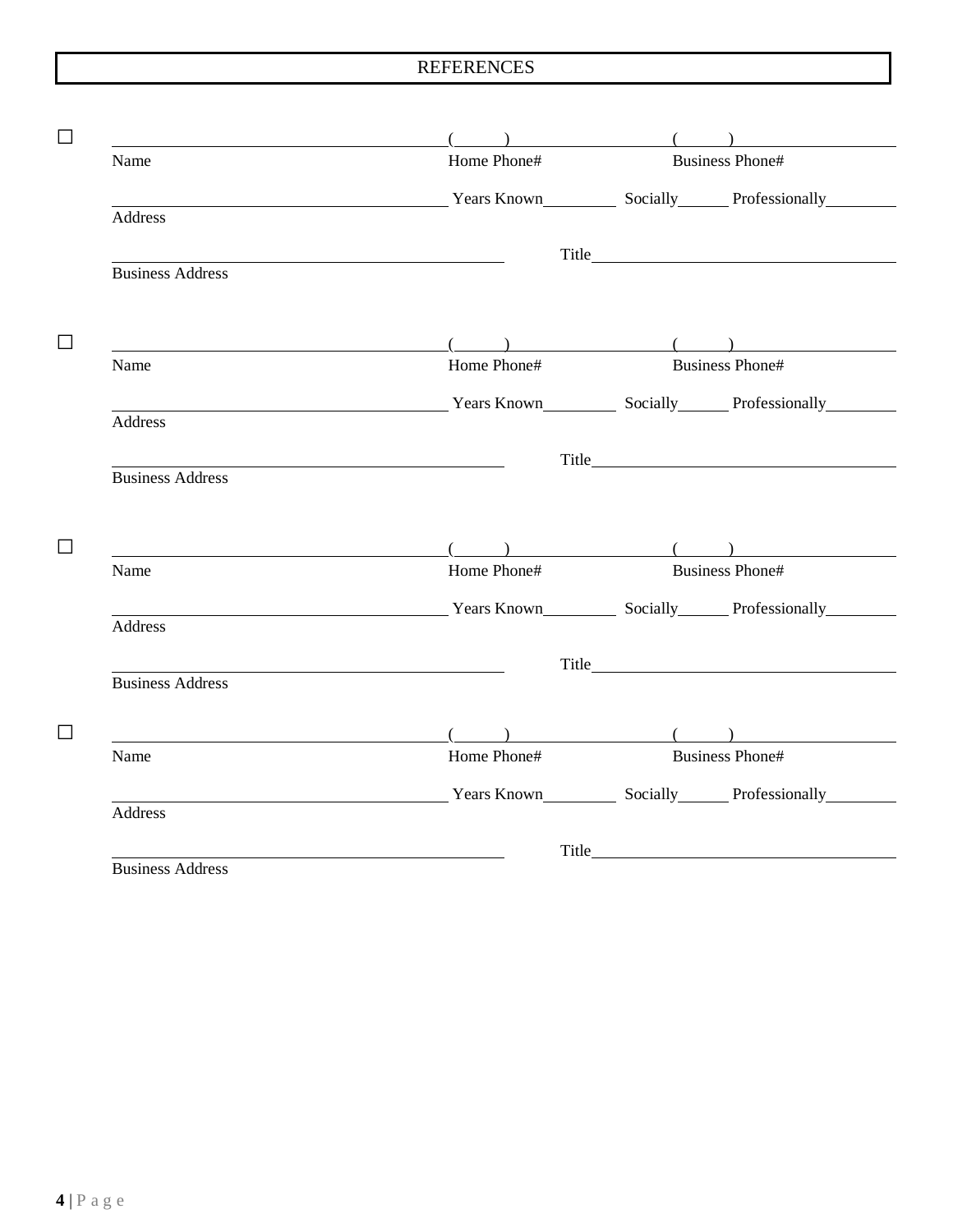Please describe special technical and/or other skills, abilities and qualifications or other work experience which further qualify you for the position for which you are applying:

Please describe why you want to work at Second Mesa Day School:

### SIGNATURE. CERTIFICATION RELEASE

I certify that answers given herein are true and complete to thebest of my knowledge and I hereby authorize designated SMDS staff to conduct follow-up consultation regarding my previous employment and other information as may be necessary in arriving at an employment decision. 1 authorize a criminal record background check 1 also understand that if employed, I may be subject to drug testing. I hereby release the SMDS Board of Education and their designated staff from all liability for other employers or individuals' responses to inquiries in connection with this application for employment In the event of employment, I understand that false or misleading information given in my application or interview (s) may result in discharge.

Signature: \_\_\_\_\_\_\_\_\_\_\_\_\_\_\_\_\_\_\_\_\_\_\_\_\_\_\_\_\_\_\_\_\_\_\_\_\_\_\_\_\_\_\_\_\_\_\_\_\_\_\_\_\_\_\_\_ Date: \_\_\_\_\_\_\_\_\_\_\_\_\_\_\_\_\_\_\_\_\_\_\_\_\_\_\_\_\_\_\_\_\_\_\_\_\_\_\_\_\_\_\_\_\_\_

| DOCUMENT SUBMITTAL REQUIREMENT - TEACHER/CERTIFIED: | Arizona State Certification<br>Arizona Fingerprint Card<br>Degree<br><b>Unofficial Transcripts</b> |
|-----------------------------------------------------|----------------------------------------------------------------------------------------------------|
| DOCUMENT SUBMITTAL REQUIREMENT - CLASSIFIED:        | High School Diploma<br>Degree $(s)$<br>Licenses<br><b>Certifications</b><br>Training Document(s)   |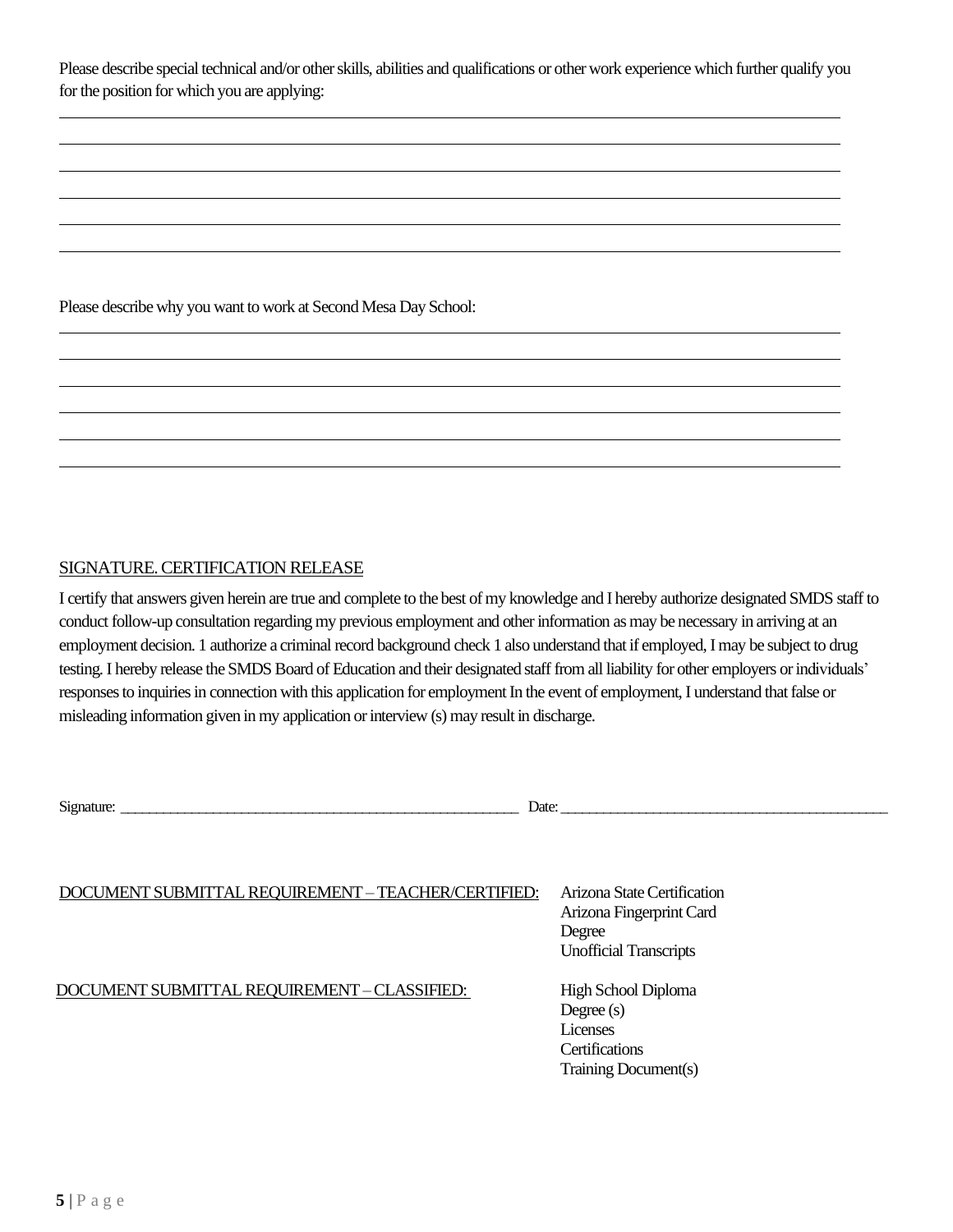# SUPPLEMENTAL DATA (Please Print Clearly)

| Name<br>Last Name, First Name, Middle Name (as listed on Social Security Card)               |  |  |  |  |
|----------------------------------------------------------------------------------------------|--|--|--|--|
|                                                                                              |  |  |  |  |
| Social Security Number.                                                                      |  |  |  |  |
| Maiden Name or Other Names Used (Please list the year when each name changed.)               |  |  |  |  |
| Mother's Maiden Name (For applicants who are living or have lived In Puerto Rico or Mexico): |  |  |  |  |
|                                                                                              |  |  |  |  |
| Driver's License Number<br>State $\qquad \qquad$                                             |  |  |  |  |

#### HOME ADDRESS FOR PAST 10 YEARS (Use additional page if needed)

| Tribal<br>Lands? | <b>Street Address</b> | City, State | Zip code | County | From<br>(MM/YP) | To<br>(MM/YR) |
|------------------|-----------------------|-------------|----------|--------|-----------------|---------------|
|                  |                       |             |          |        |                 |               |
|                  |                       |             |          |        |                 |               |
|                  |                       |             |          |        |                 |               |
|                  |                       |             |          |        |                 |               |
|                  |                       |             |          |        |                 |               |
|                  |                       |             |          |        |                 |               |
|                  |                       |             |          |        |                 |               |
|                  |                       |             |          |        |                 |               |
|                  |                       |             |          |        |                 |               |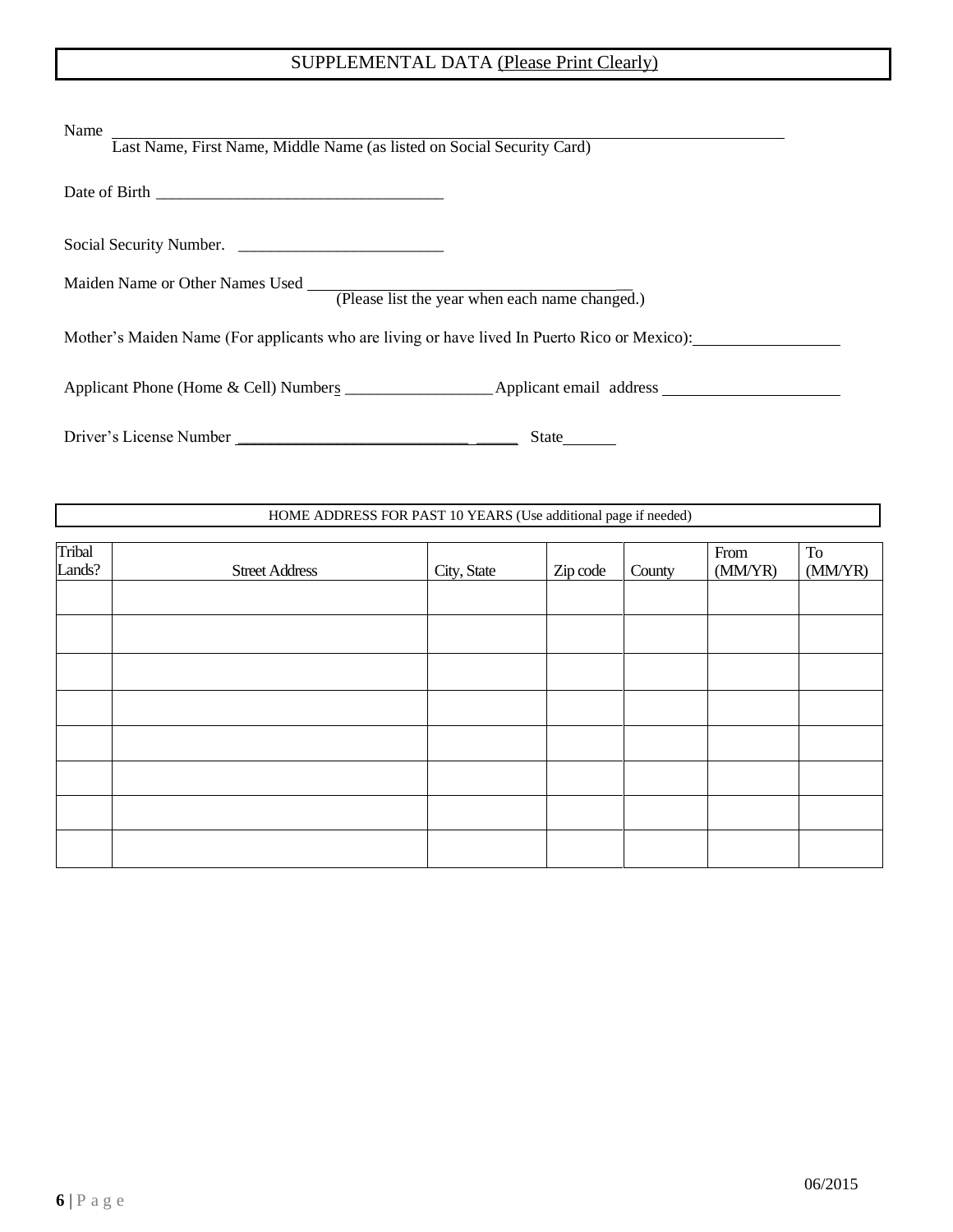#### DISCLOSURE STATEMENT

#### Disclosure

In connection with an evaluation of your qualifications for employment, promotion, reassignment, or retention as an employee, volunteer or contractor with Second Mesa Day School ("SMD"), SMD may obtain a "consumer report" and an "investigative consumer report" pertaining to you. A "consumer report" consists of any written, oral, or other communication of information by a consumer reporting agency bearing on a person's credit worthiness, credit standing, credit capacity, character, general reputation, personal characteristics, or mode of living. An "investigative consumer report" is a consumer report or portion thereof in which information on a person's character, general reputation, personal characteristics, or mode of living is obtained through personal interviews with neighbors, friends, or associates of the person reported on, or through personal interviews with others with whom he/she is acquainted or who may have knowledge concerning such items of information.

SMD will be utilizing Corporate Investigations, Inc. ("CU") (2275 Swallow Hill Road, Suite 500, Pittsburgh, Pa 15220,1-800-600-0244[, http://ciilink.conri](http://ciilink.conri/) a consumer reporting agency, to conduct an investigation into your background and to prepare a consumer report and/or investigative consumer report pertaining to you. In conducting its investigation, CU may contact your neighbors, friends, associates, or other people who may have knowledge of your personal, employment, or educational background. CII may obtain information concerning, among other things, your character, general reputation, personal characteristics, mode of living, diplomas, degrees, licenses, transcripts, credit history, driving record, employment eligibility (E- Verify), employment history, criminal arrests and convictions, motor vehicle violations, records of civil judgments, tax liens, bankruptcy information, and worker's compensation history.

You have the right to obtain additional disclosures concerning the nature and scope of the investigation that SMD has requested. You also have the right to request a written summary of your rights pursuant to Section 609(c) of the Fair Credit Reporting Act. If you would like to obtain additional disclosures concerning the nature or scope of the investigation that SMD has requested, or if you would like to obtain a written summary of your rights, please submit a written request to SMD. CII's Privacy Statement may be viewed at httn://ciilink.com.

Acknowledgment

I hereby acknowledge that I have received and read this Disclosure Statement

Sign Name

Print Name

Date and the state of the state of the state of the state of the state of the state of the state of the state of the state of the state of the state of the state of the state of the state of the state of the state of the s

06/2015 EXHIBIT 2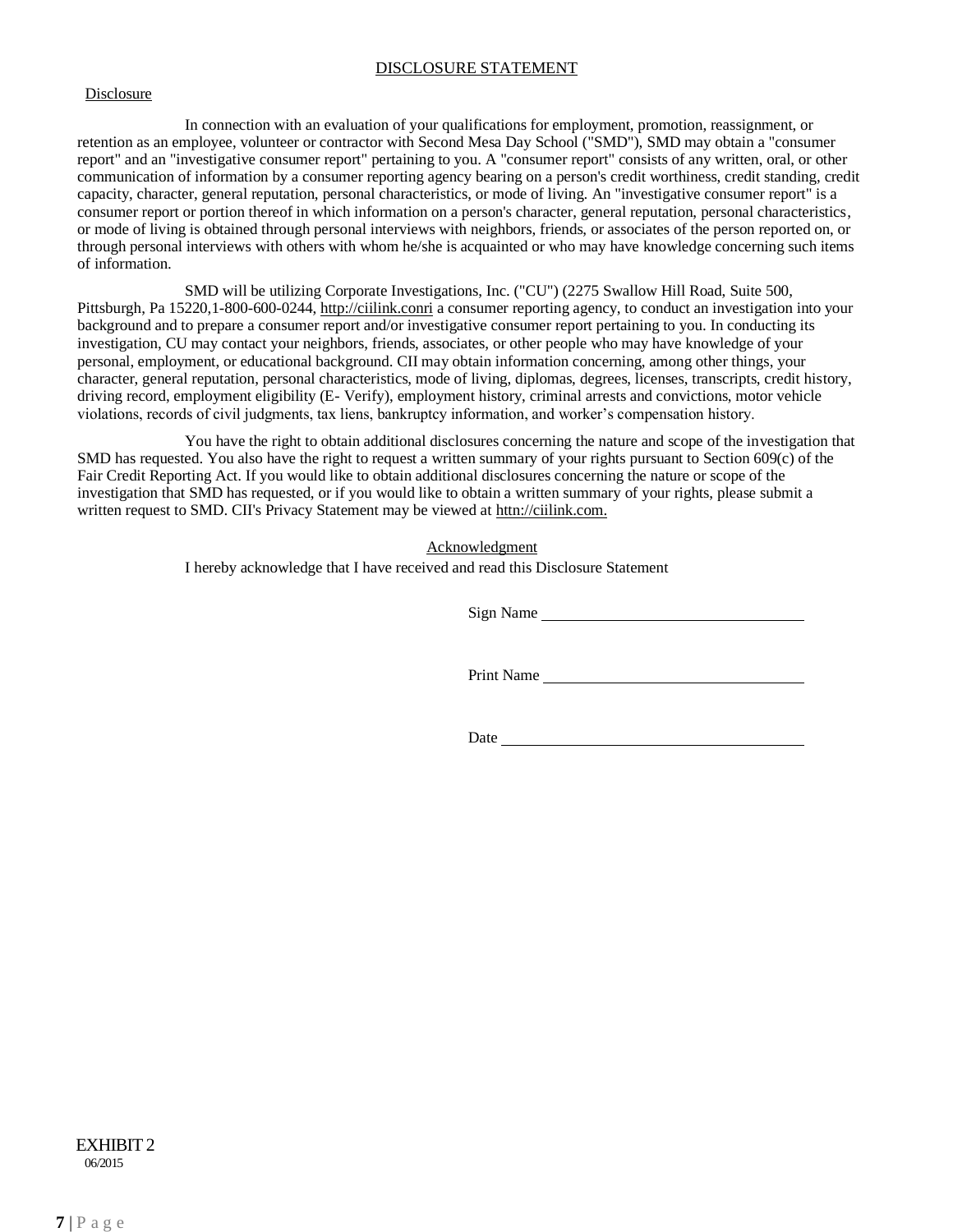#### AUTHORIZATION AND RELEASE

Second Mesa Day School ("SMD") has informed me that SMD may obtain a "consumer report" or "investigative consumer report" pertaining to me, in connection with the evaluation of my qualifications for employment, promotion, reassignment, or retention as an employee, volunteer or contractor of SMD's. SMD has also informed me of the following: (1) that a "consumer report" consists of any written, oral, or other communication of information by a consumer reporting agency bearing on a person's credit worthiness, credit standing, credit capacity, character, general reputation, personal characteristics, or mode of living; (2) that an "investigative consumer report" is a consumer report or portion thereof in which information on a person's character, general reputation, personal characteristics, or mode of living is obtained through personal interviews with neighbors, friends, or associates of the person reported on, or through personal interviews with others with whom he/she is acquainted or who may have knowledge concerning such items of information; (3) that SMD will be utilizing Corporate Investigations, Inc. ("CII") (2275 Swallow Hill Road, Suite 500, Pittsburgh, Pa 15220,1-800-600-0244, [http://ciilink.conf>](http://ciilink.conf/). a consumer reporting agency, to assist in conducting an investigative consumer report pertaining to me; (4) that, in conducting their investigation, SMD and CII may contact my neighbors, friends, associates, and other people who may have knowledge of my personal, employment, or educational background; and (5) that SMD and CII may obtain information concerning, among other things, my character, general reputation, personal characteristics, mode of living, diplomas, degrees, licenses, transcripts, credit history, driving record, employment eligibility (E-Verify), employment history, criminal arrests and convictions, motor vehicle violations, records of civil judgments, tax liens, bankruptcy information, and worker's compensation history.

I hereby authorize SMD to procure, and CII to prepare, a consumer report and/or investigative consumer report pertaining to me. 1 further authorize SMD and CII to conduct an investigation into my personal, employment, and educational background for purposes of the preparation of such reports.

I further authorize SMD and CII, in conducting their investigation, to contact my neighbors, friends, associates, and other people who may have knowledge of my personal, employment, or educational background, and for SMD and CII to obtain information concerning, among other things, my character, general reputation, personal characteristics, mode of living, diplomas, degrees, licenses, transcripts, credit history, driving record, employment eligibility (E-Verity), worker's compensation history, employment history, criminal arrests and convictions, motor vehicle violations, records of civil judgments, tax liens, bankruptcy information, and worker's compensation history. I further authorize CII to provide SMD with the information that CII obtains pursuant to its investigation.

In authorizing this investigation, I will voluntarily provide the supplemental data requested on the attached Supplemental Data Form, to ensure that any records which are located which may refer to a person with a name that is identical or similar to mine are properly determined as referring to, or not referring to, me. I understand that I do not have to provide the supplemental data, and that if I do it will be used only in connection with this investigation. Additionally, I certify that 1, the undersigned applicant, have personally completed the Supplemental Data Form and any supporting documents required to conduct my background check.

I hereby release SMD, CII, and any persons providing information to SMD or CII from any and all liability that may arise in connection with the above-described background investigation.

If I am hired as an employee or retained as a volunteer or contractor, this authorization will remain on file and shall serve as an ongoing authorization for SMD to obtain consumer reports and investigative consumer reports at any time during my employment or contractual or volunteer relationship with SMD.

I further agree that copies of this Authorization and Release that show my signature are as valid as the original Authorization and Release that I have signed.

Before signing this Authorization and Release, 1 have had the opportunity to review this document with anyone of my choosing, including an attorney.

Print Name SocialSecurity Number

Sign Name Date

06/2015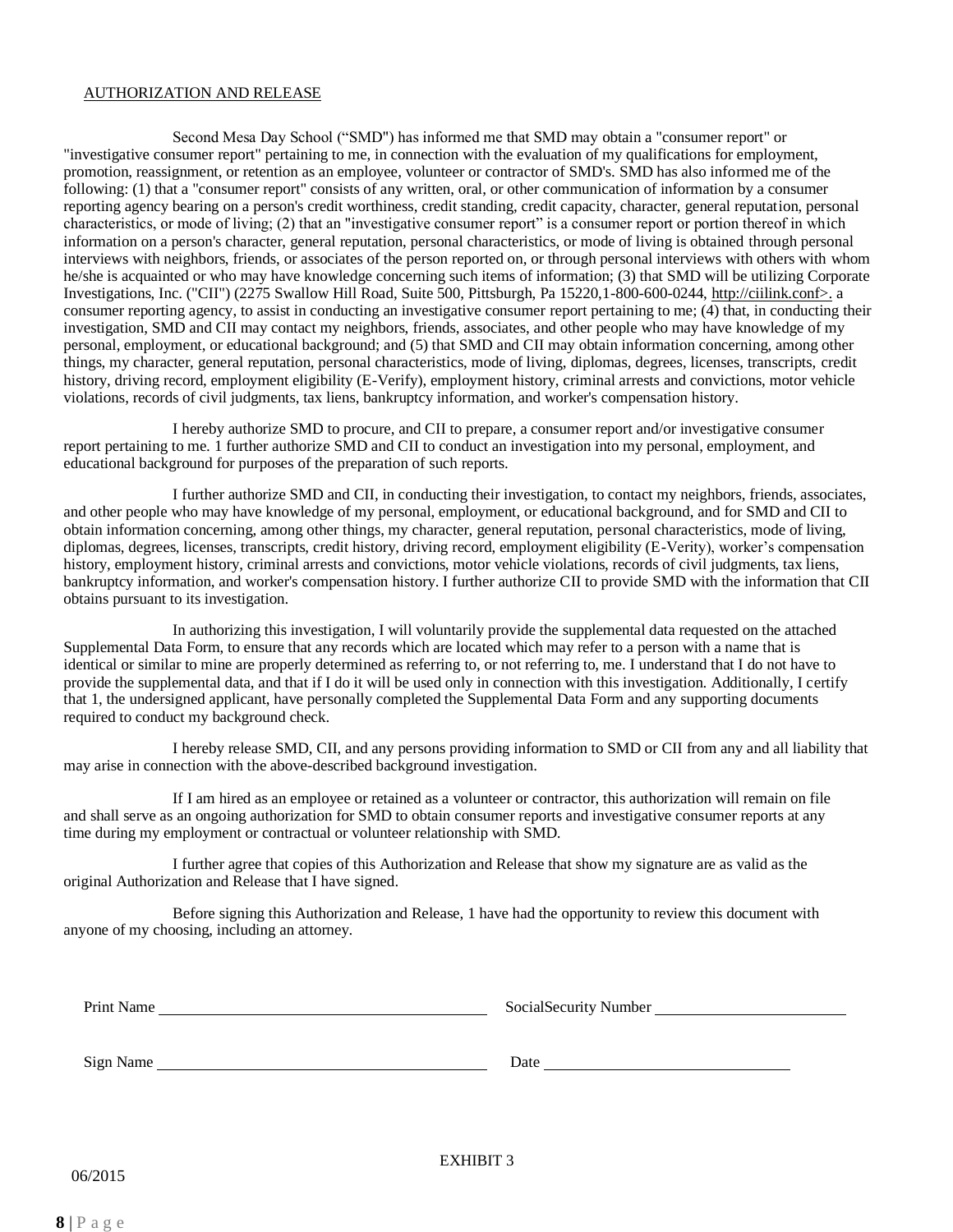

corpurate investigations, inc.

## **STATE SPECIFIC NOTICES**

If you live or work in any of the states listed below, please note the following:

CALIFORNIA: Applicants residing in California acknowledge receipt of the Notice Regarding Background Investigation Pursuant to California Law. If requested by the Employer, California applicants also acknowledge that the Employer will obtain a consumer credit report from TransUnion through CII and have been advised regarding the specific basis for which the consumer credit report is required.

Additionally, under Section 1786.22 of the California Civil Code, you may view the file maintained on you by Corporate Investigations, Inc. during normal business hours. You may also obtain a copy of this file upon submitting proper identification and paying the costs of duplication Services, by appearing at Corporate Investigations, Inc. in person or by mail. You may also receive a summary of the file by telephone. CII is required to have personnel available to explain your file. If you appearin person, a person of your choice may accompany you, provided that this person furnishes proper identification.

MAINE: Upon request you will be informed whether or not a consumer report was requested, and if such a report was requested, the name and address of the consumer reporting agency furnishing the report. You will be provided a copy of your rights under the Maine Fair Credit Reporting Act.

MASSACHUSETTS: If you contact the Employer's Human Resources department, you have the right to know whether the Employer ordered an investigative consumer report about you. You also have the right to ask the CRA for a copy of any such report.

MINNESOTA: You have the right in most circumstances to submit a written request to the CRA for a complete and accurate disclosure of the nature and scope of any consumer report the Employer ordered about you. The CRA must provide you with this disclosure within five (6) business days after its receipt of your request or the report was requested by the Employer, whichever date is later.

NEW YORK: Applicants seeking employment in the state of New York acknowledge receipt of a copy of article 23-A of New York Correction law.

You have the right to inspect and receive a copy of any investigative consumer report requested by the Employer by contacting the CRA identified below.

> Corporate Investigations, Inc. 2275 Swallow Hill Road, Building 500 Pittsburgh, PA 15220 Telephone: 800-600- 0244 Facsimile: 800-891-1399 [http://ciilink.com](http://ciilink.com/)

WASHINGTON STATE: if you submit a written request to the Employer's Human Resources department, you have the right to a complete and accurate disclosure of the nature and scope of any investigative consumer report the Employer ordered about you. You are entitled to this disclosure within five business days after the date your request is received or the Employer ordered the report, whichever is later. You also have the right to request a written summary of your rights under the Washington Fair Credit Reporting Act.

□ California. Massachusetts. Minnesota. New Jersey and Oklahoma Residents only: Please check this box if you would like to receive a copy of a consumer report or investigative consumer report at no charge whenever you have a right to receive such a copy, if one is obtained by the Employer. The report will be provided to you within three (3) business days after the report is provided to the Employer.

I hereby acknowledge that I have received and read the additional state specific notices:

Print Name **Date Date Communist Communist Communist Communist Communist Communist Communist Communist Communist Communist Communist Communist Communist Communist Communist Communist Communist Communist Communist Communis** 

0672015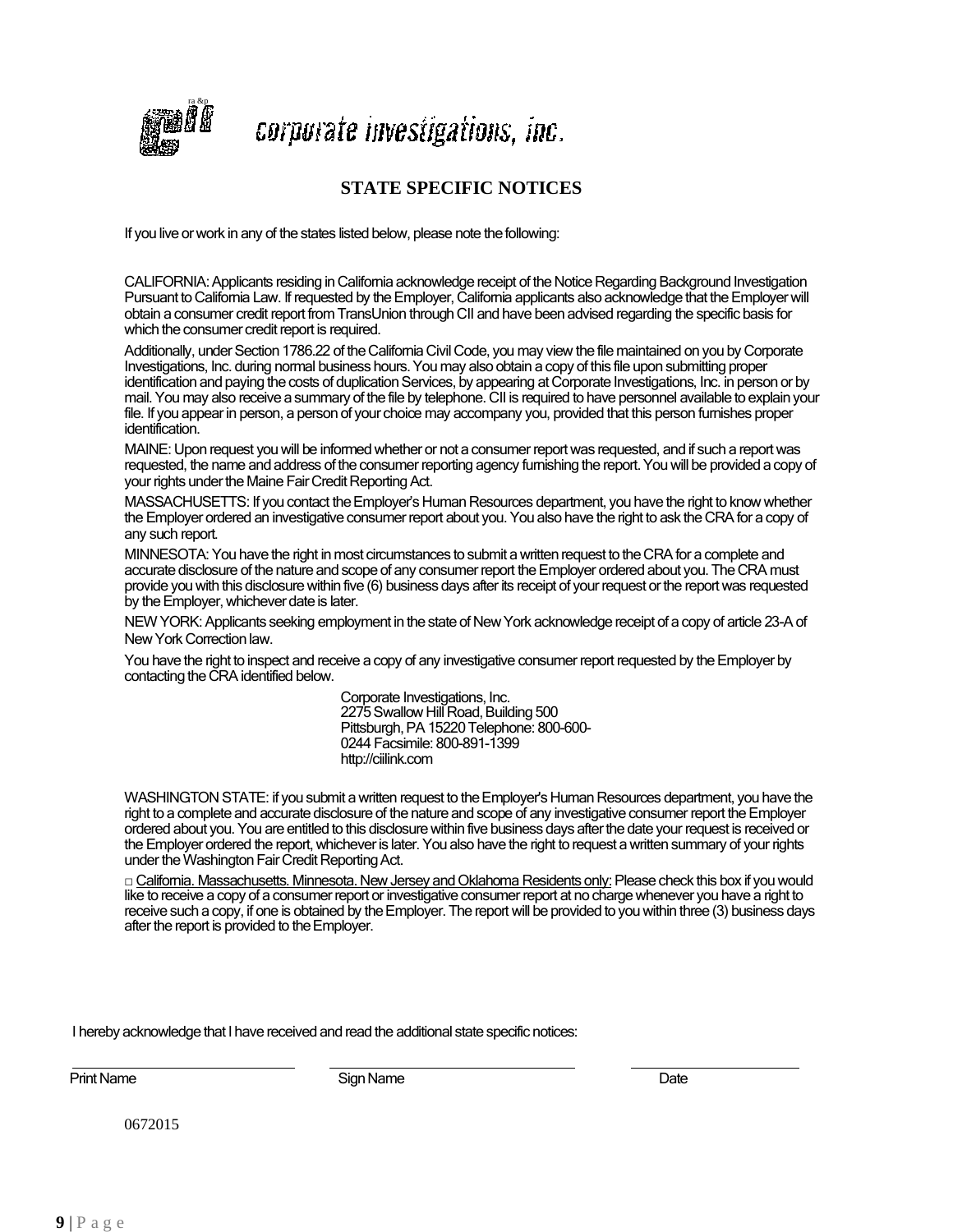# BACKGROUND INFORMATION

Please Read Carefully and Thoroughly

Your answers should include convictions resulting from a plea of nolo contendere (no contest), but omit: (1) traffic fines of \$300 or less, (2) any violation of law committed before your  $16<sup>th</sup>$  birthday, (3) any violation of law committed before your 18<sup>th</sup> birthday if finally decided in juvenile court or under a Youth Offender law, (4) any conviction set aside under die Federal Youth corrections act or similar State law, and (5) any conviction whose record was expunged under federal or State law.

*Section 231 of the Crime control Act of 1990, Public law 101-647, require that employment application for Federal childcare positions have applicants sign a receipt of notice that a criminal records check will be conducted.*

1. Have you ever been arrested for or charged with a crime involving a child? YES  $\parallel$  NO



If "Yes", use the Additional Space section at die end of this application to provide the date, explanation of The violation, disposition of the arrest or charge, place or occurrence and the name and address of the police department.

*Section 408 of the Miscellaneous Indian Legislation, Public Law101-630, requires a criminal record check for positions with regular contact with, or control over Indian Children.*

2. Have you ever: (1) Been arrested for or charged with a crime involving a child, and/or (2) been found guilty or, or entered a plea of nolo contendere or guilty of any offense under Federal, State, or tribal law Involving crimes of violence; sexual assault, molestation, exploitation, contract or prostitution, or crimes against persons? YES I NO

If "Yes", use the Additional Space section at the end of this application to provide the date, explanation of the violation, disposition of the arrest or charge, place of occurrence, and the name and address of the police department or court involved.

3. During the last 10 years have you been arrested, convicted, been imprisoned, been on probation, or been on parole? (Include felonies, firearms, or explosives violations, misdemeanors, and all other offenses.) YES NO

If "Yes", use the Additional Space section at the end of this application to provide the date, explanation of the violation, place of occurrence, and the name and address of the police department or court involved.

4. Have you been convicted by a military court-martial in the past 10 years? (If no military service, answer "NO"). YES I NO

If "Yes", use the additional space section at the end of this application to provide date, explanation of the violation, place of occurrence, and the name and address of the police department or court involved.

5. Are you under charges for any violation of law? YES NO



If "Yes", use the additional space section at the end of this application to provide date, explanation of the violation, place of occurrence, the name and address of police department/court involved.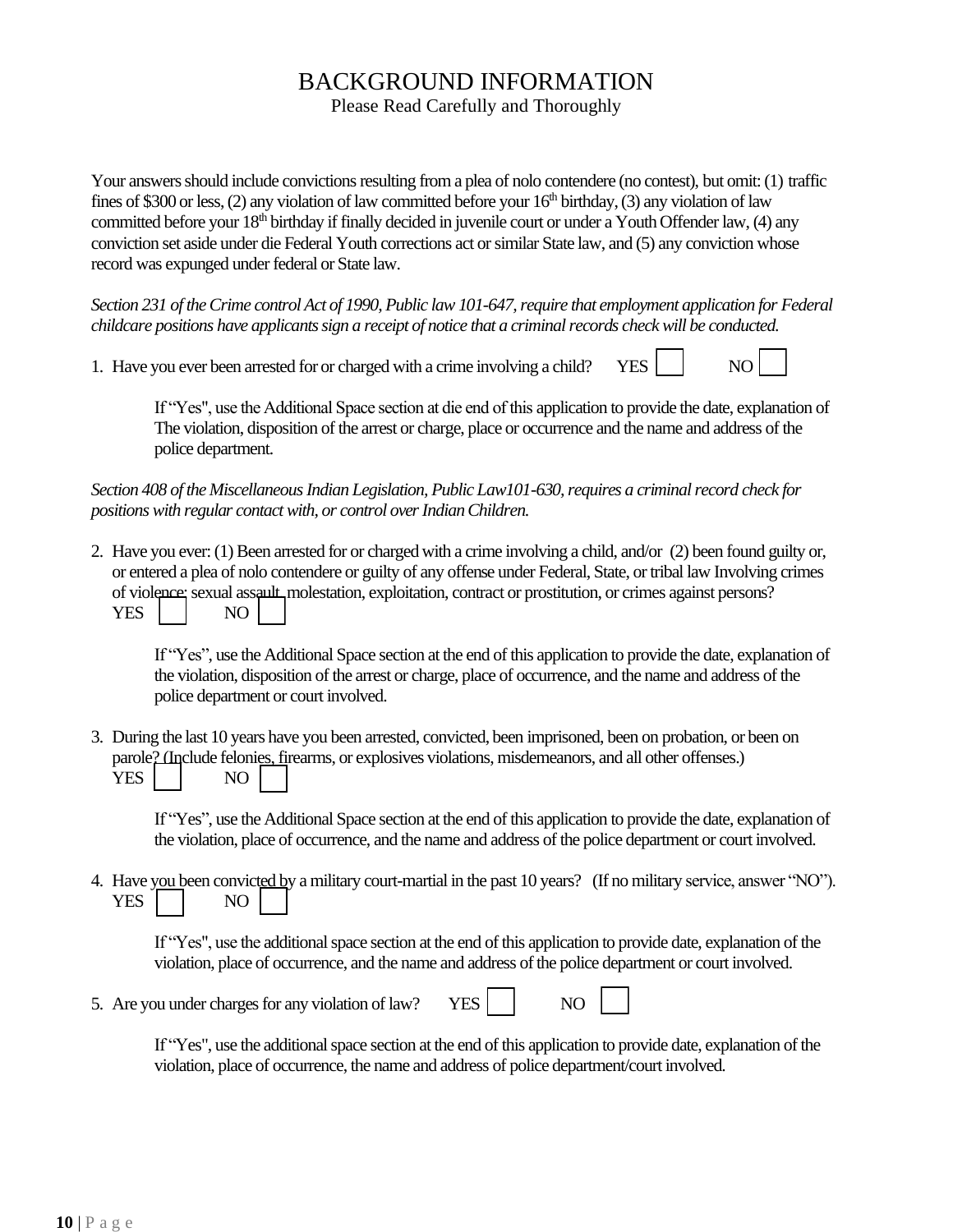| 6. | During the last 5 years, were you fired from any job for any reason, did you quit after being told that<br>you would be fired, did you leave any job by mutual agreement because of specific problems, or<br>were you debarred from Federal, State, or Tribal employment by such respective Agency and/or<br>Tribe? YES<br>NO                                                                                                                                                                                                                                      |
|----|--------------------------------------------------------------------------------------------------------------------------------------------------------------------------------------------------------------------------------------------------------------------------------------------------------------------------------------------------------------------------------------------------------------------------------------------------------------------------------------------------------------------------------------------------------------------|
|    | If "Yes", use the Additional space section at the end of this application to provide the date, an<br>explanation of the problem and reason for leaving and the employer's name and address.                                                                                                                                                                                                                                                                                                                                                                        |
|    | ADDITIONAL SPACE (Use Separate Sheet for additional information, if necessary)                                                                                                                                                                                                                                                                                                                                                                                                                                                                                     |
|    |                                                                                                                                                                                                                                                                                                                                                                                                                                                                                                                                                                    |
|    |                                                                                                                                                                                                                                                                                                                                                                                                                                                                                                                                                                    |
|    |                                                                                                                                                                                                                                                                                                                                                                                                                                                                                                                                                                    |
|    |                                                                                                                                                                                                                                                                                                                                                                                                                                                                                                                                                                    |
|    |                                                                                                                                                                                                                                                                                                                                                                                                                                                                                                                                                                    |
|    | (Print Full Name)                                                                                                                                                                                                                                                                                                                                                                                                                                                                                                                                                  |
|    | Federal penalty of perjury, which is punishable by fines or imprisonment, and that I have received<br>$\mathcal{A} = \mathcal{A} + \mathcal{A} + \mathcal{A} + \mathcal{A} + \mathcal{A} + \mathcal{A} + \mathcal{A} + \mathcal{A} + \mathcal{A} + \mathcal{A} + \mathcal{A} + \mathcal{A} + \mathcal{A} + \mathcal{A} + \mathcal{A} + \mathcal{A} + \mathcal{A} + \mathcal{A} + \mathcal{A} + \mathcal{A} + \mathcal{A} + \mathcal{A} + \mathcal{A} + \mathcal{A} + \mathcal{A} + \mathcal{A} + \mathcal{A} + \mathcal{A} + \mathcal{A} + \mathcal{A} + \mathcal$ |

notice that a criminal check will be conducted. I understand my right to challenge the accuracy and completeness of any information contained in the report.

Signature of Employee/Applicant Date